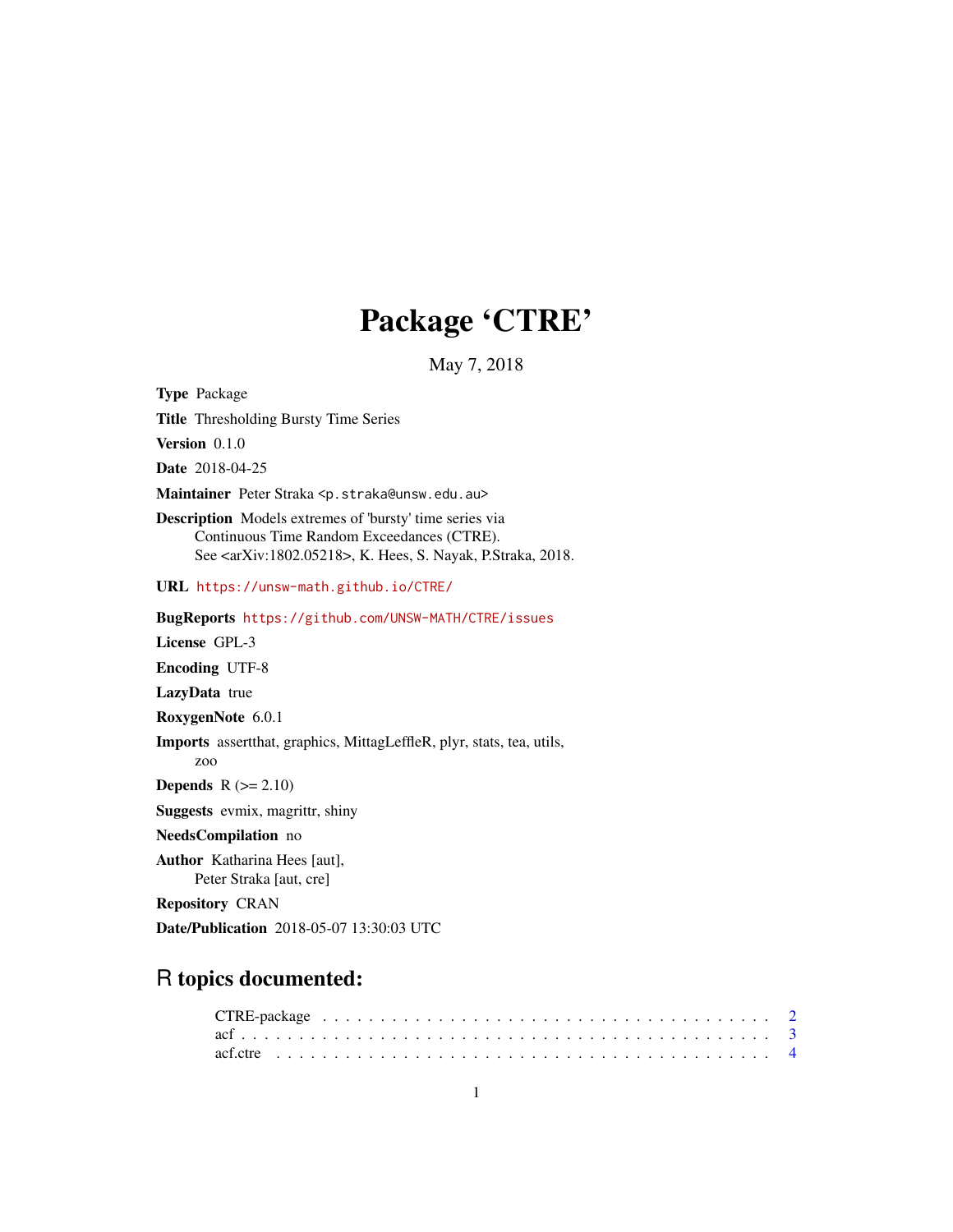# <span id="page-1-0"></span>2 CTRE-package

| Index | 14 |
|-------|----|

CTRE-package *Continuous Time Random Exceedances*

#### <span id="page-1-1"></span>Description

Fits a Continuous Time Random Exceedance model to bursty time series. CTREs model the distribution of threshold crossing times of extreme events. Fits are made by interactive visual assessment of "stability plots" using a shiny app.

# References

"Peaks Over Threshold for Bursty Time Series", Katharina Hees, Smarak Nayak, Peter Straka. <https://arxiv.org/abs/1802.05218>

# Author(s)

Maintainer: Peter Straka <p.straka@unsw.edu.au>

Authors:

• Katharina Hees <hees@statistik.uni-dortmund.de>

# See Also

Useful links:

- <https://unsw-math.github.io/CTRE/>
- Report bugs at <https://github.com/UNSW-MATH/CTRE/issues>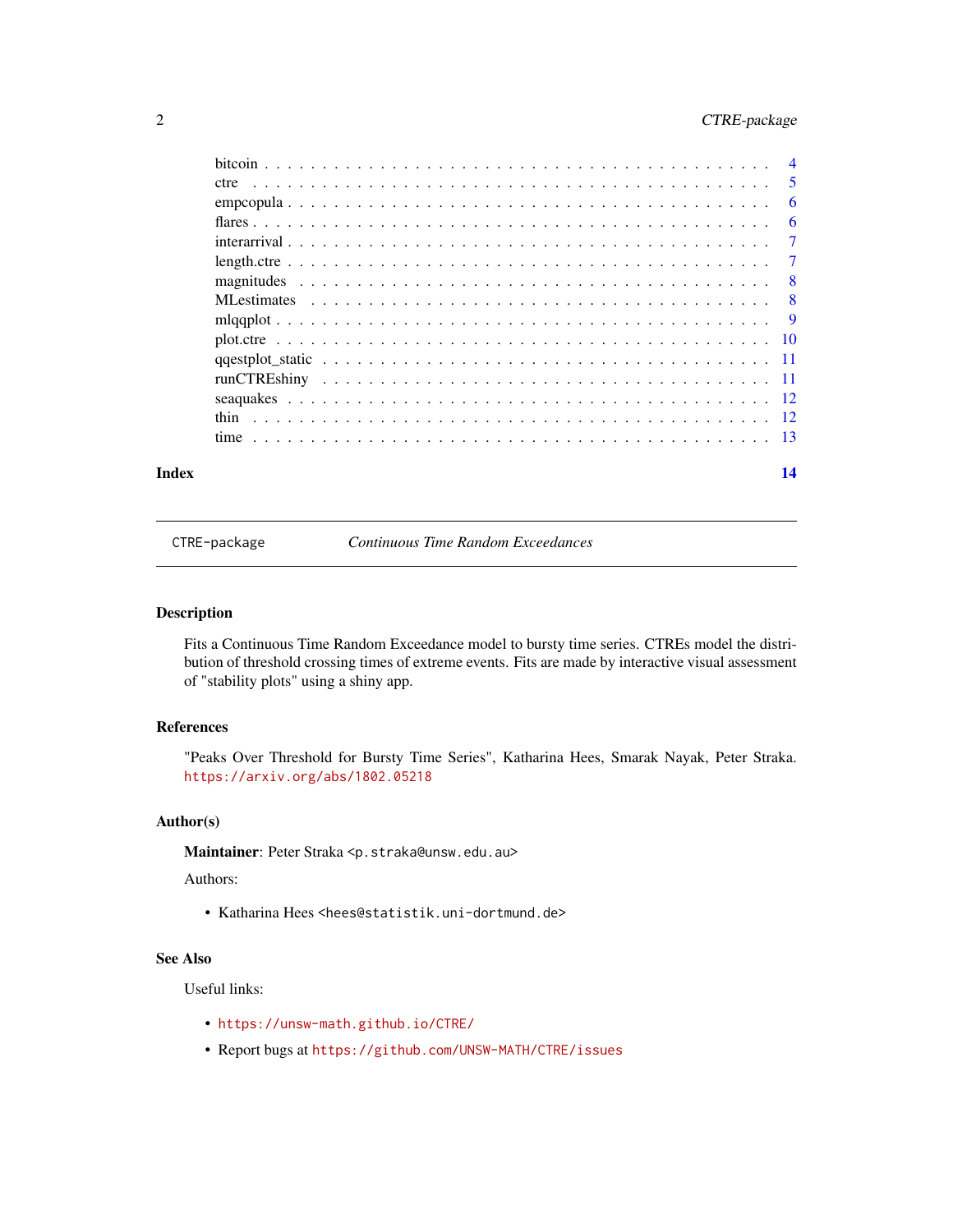<span id="page-2-0"></span> $\int$  3

# Examples

```
library(CTRE)
## Not run:
runCTREshiny()
## End(Not run)
ctre_mod <- ctre(flares)
ctre_mod
length(ctre_mod)
ctre\_mod \le - \text{thin}(ctre\_mod, k = 500)ctre_mod
magnitudes(ctre_mod)
time(ctre_mod)
interarrival(ctre_mod)
MLestimates(ctre_mod, tail = 0.8, scale = 3E7)
library(magrittr)
ctre_mod %>% interarrival() %>% mlqqplot(tail = 0.8, log = 'xy')
acf(ctre_mod)
empcopula(ctre_mod)
```
# <span id="page-2-1"></span>acf *Autocorrelation function*

# Description

Autocorrelation function

#### Usage

 $acf(x, \ldots)$ 

# Arguments

|          | time series or ctre object.               |
|----------|-------------------------------------------|
| $\cdots$ | Additional arguments passed to stats::acf |

# See Also

[acf.ctre](#page-3-1)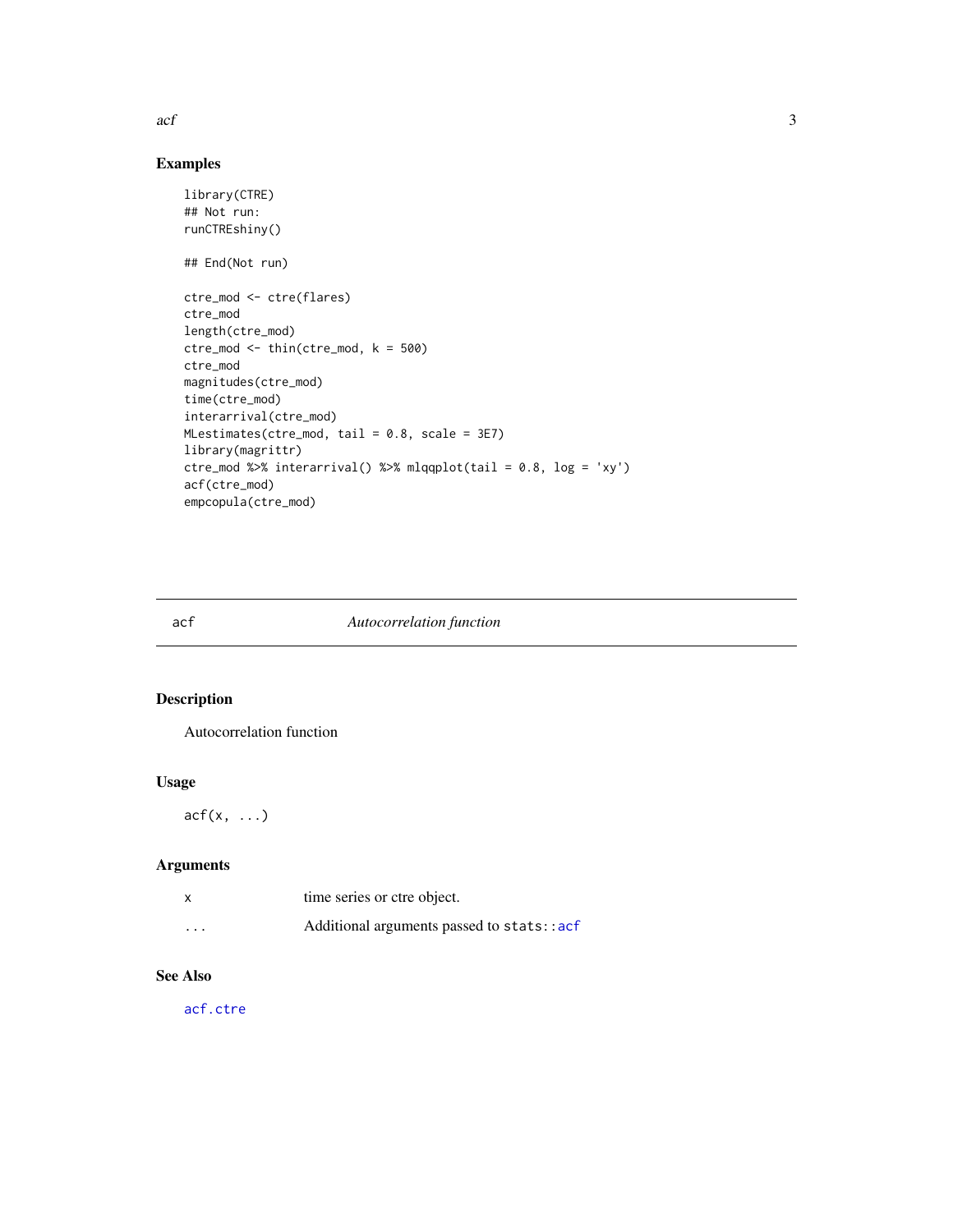<span id="page-3-1"></span><span id="page-3-0"></span>

Calculates and plots the autocorrelation function for the bivariate time series of interarrival times and magnitudes.

# Usage

## S3 method for class 'ctre'  $\text{acf}(x, \text{OCTRE} = \text{FALSE}, \ldots)$ 

#### Arguments

|                         | An object of class ctre                                                         |
|-------------------------|---------------------------------------------------------------------------------|
| OCTRE                   | If FALSE (default), each magnitude is matched with its preceding interarrival   |
|                         | time. If TRUE, each magnitude is matched with its succeeding interarrival time. |
| $\cdot$ $\cdot$ $\cdot$ | Additional arguments passed to acf                                              |

#### Examples

library(magrittr) flares %>% ctre() %>% thin(k=150) %>% acf()

<span id="page-3-2"></span>

|--|

# Description

A time series of trading volume of bitcoins, measured in "Bitcoin days destroyed", from 2010-12-04 until 2016-07-07.

# Usage

bitcoin

# Format

An object of class zoo of length 2043.

#### Source

<https://datamarket.com/data/set/4aq9/various-bitcoin-currency-statistics>

# See Also

Other bursty-data: [flares](#page-5-1), [seaquakes](#page-11-1)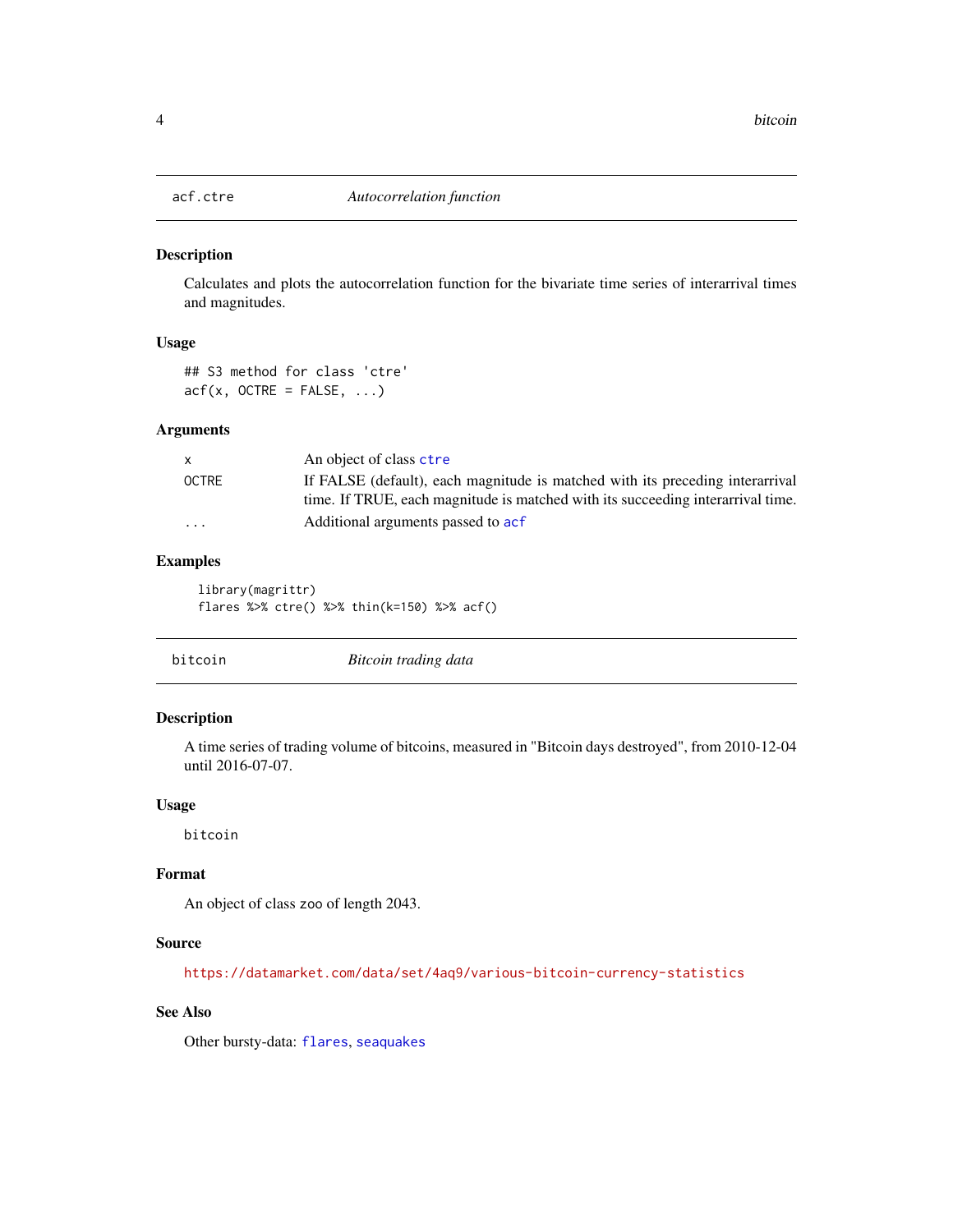<span id="page-4-1"></span><span id="page-4-0"></span>

Creates an object of class 'ctre' (Continuous Time Random Maxima).

#### Usage

 $ctre(x, y = NULL, drop.duplicate.times = FALSE)$ 

#### Arguments

x Either

- a data.frame with two columns, or
- a vector; then y must be a vector of same length, or
- a zoo object.

The first component/column must contain the event times and be of class "numeric", "Date" or "POSIXct"; the second component/column must contain the event magnitudes and be of type "numeric".

y If x is a vector, y needs to be supplied as a vector of same length.

drop.duplicate.times

If there are duplicate time stamps present, should duplicates be dropped?

# Value

An object of class 'ctre' based on a time series of magnitudes.

#### See Also

#### **[CTRE](#page-1-1)**

```
times \le cumsum(MittagLeffleR::rml(n = 1000, tail = 0.8, scale = 5))
magnitudes <- rexp(n = 1000)
sim_ctre <- ctre(times, magnitudes)
sim_ctre
plot(sim_ctre)
library(magrittr)
bitcoin_ctre <- bitcoin %>% ctre() %>% thin(k = 400)
plot(bitcoin_ctre, log = 'y')
```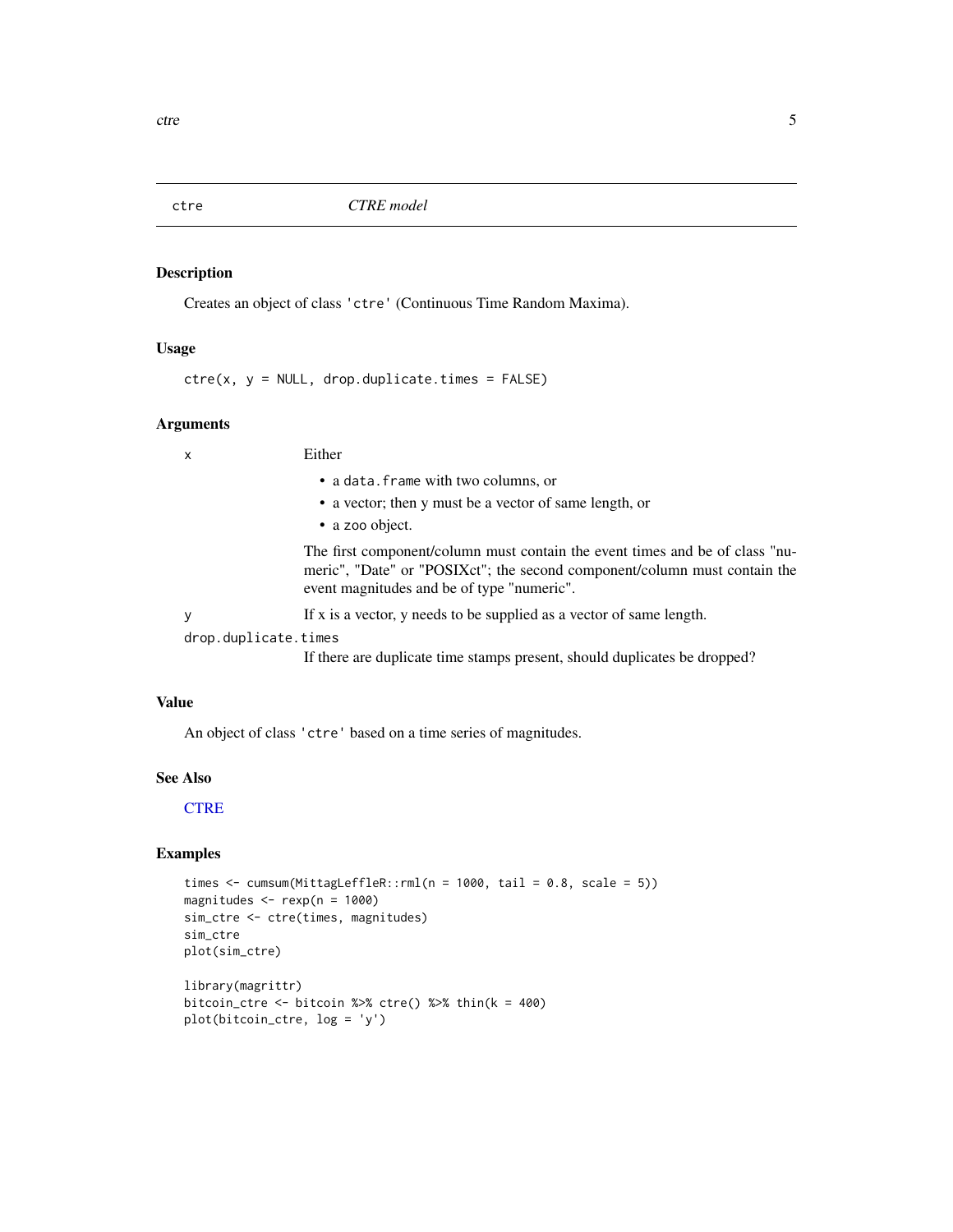<span id="page-5-0"></span>

Plots the ranks of the magnitudes against the ranks of the preceding (or succeeding) interarrival times.

# Usage

```
empcopula(ctre, OCTRE = FALSE, ...)
```
# Arguments

| ctre                    | A ctre object                                                                                                               |
|-------------------------|-----------------------------------------------------------------------------------------------------------------------------|
| <b>OCTRE</b>            | Shall each magnitude be matched with the preceding interarrival time (FALSE)<br>or the succeeding interarrival time (TRUE)? |
| $\cdot$ $\cdot$ $\cdot$ | Additional plotting arguments                                                                                               |

# Examples

```
library(magrittr)
flares %>% ctre() %>% thin(k = 300) %>% empcopula(pch = '*')
```
<span id="page-5-1"></span>

| flares | Solar flare data |  |
|--------|------------------|--|
|--------|------------------|--|

#### Description

A time series of peak rates of solar eruptions.

#### Usage

flares

# Format

An object of class tbl\_df (inherits from tbl, data.frame) with 2488 rows and 2 columns.

# Source

The Hard X-Ray Burst Spectrometer (HXRBS) on the Solar Maximum Mission, 14 February 1980 - 2 December 1989. <https://umbra.nascom.nasa.gov/smm/hxrbs.html>

# See Also

Other bursty-data: [bitcoin](#page-3-2), [seaquakes](#page-11-1)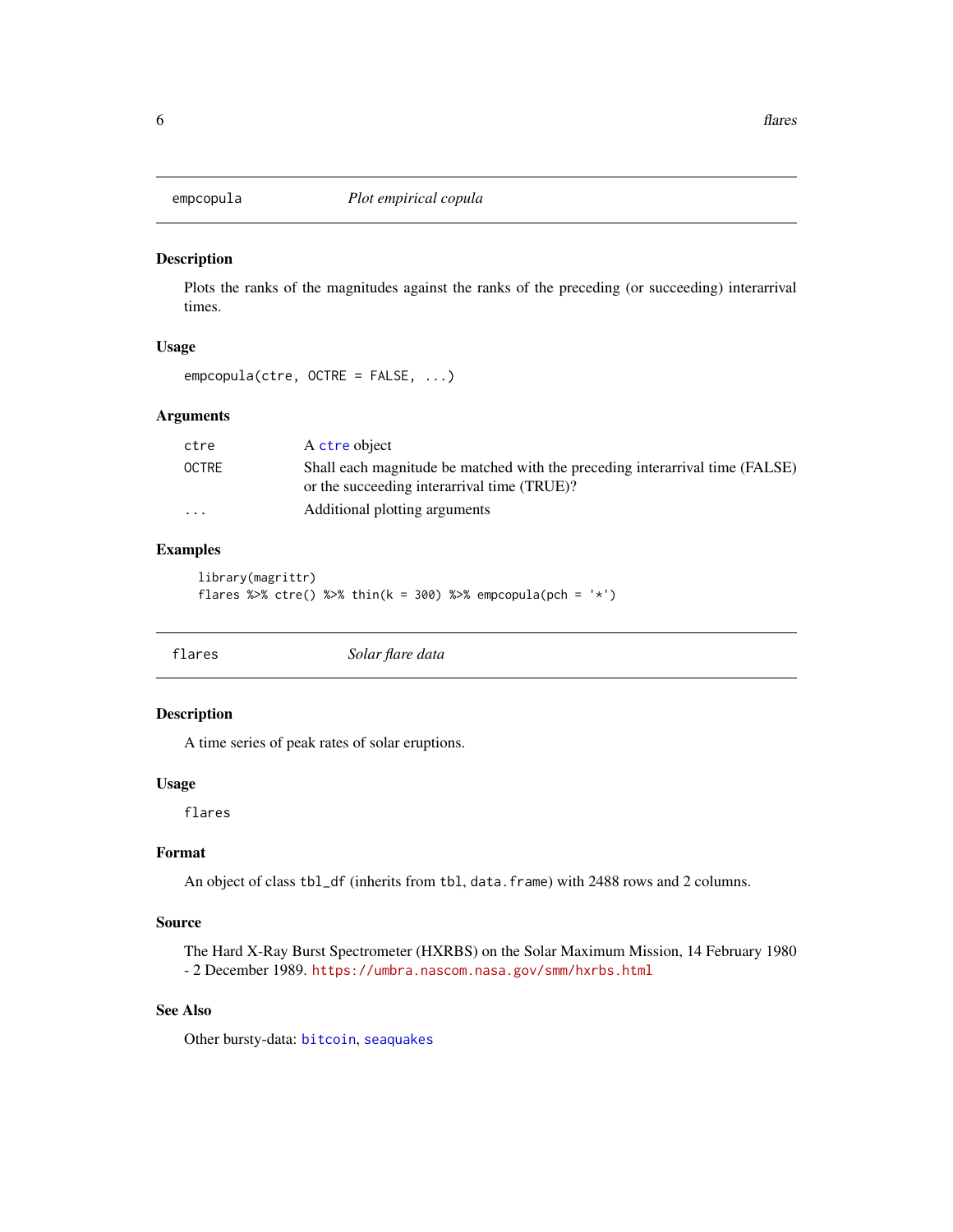<span id="page-6-0"></span>

Extract inter-arrival times of threshold crossings from a ctre object

# Usage

```
interarrival(ctre)
```
# Arguments

ctre The underlying ctre object

# Examples

```
library(magrittr)
bitcoin %>% ctre() %>% thin(k=100) %>% interarrival
```
length.ctre *Get length of underlying time series*

# Description

Extract length of underlying time series.

# Usage

## S3 method for class 'ctre' length(x)

#### Arguments

x The ctre object containing the time series

```
library(magrittr)
flares %>% ctre() %>% thin(k=200) %>% length()
```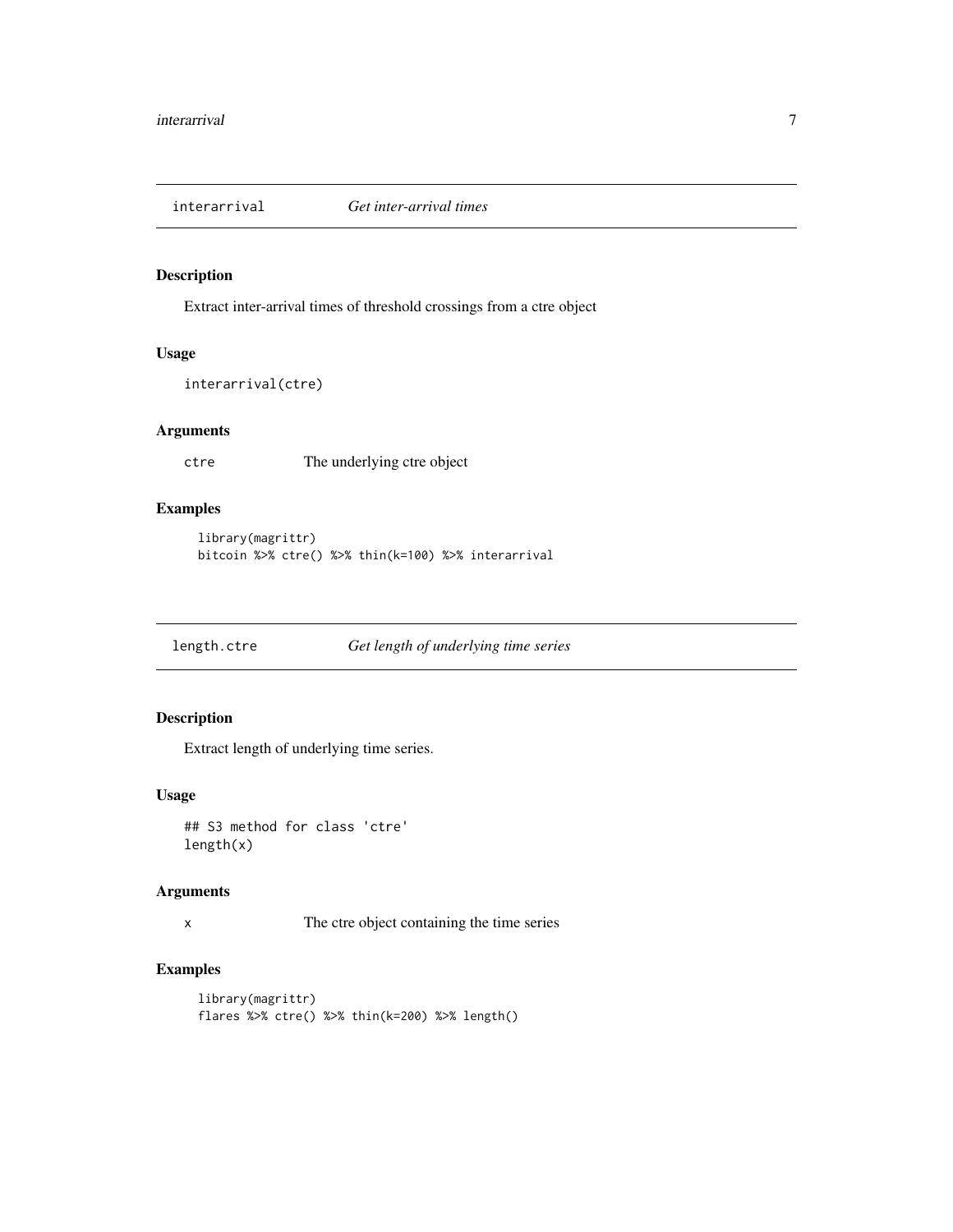<span id="page-7-0"></span>

Return the event magnitudes of a ctre object.

# Usage

magnitudes(ctre, ...)

# Arguments

| ctre     | A ctre object                                  |
|----------|------------------------------------------------|
| $\cdots$ | Additional arguments passed to future methods. |

# Value

A numeric vector of event magnitudes

# Examples

```
library(magrittr)
bitcoin %>% ctre() %>% magnitudes()
```
# Description

For a range of thresholds, return the parameters of the Mittag-Leffler distribution fitted to the threshold exceedance times.

# Usage

```
MLestimates(ctre, plot_me = TRUE, tail = NULL, scale = NULL,
 ks = 5:length(ctre))
```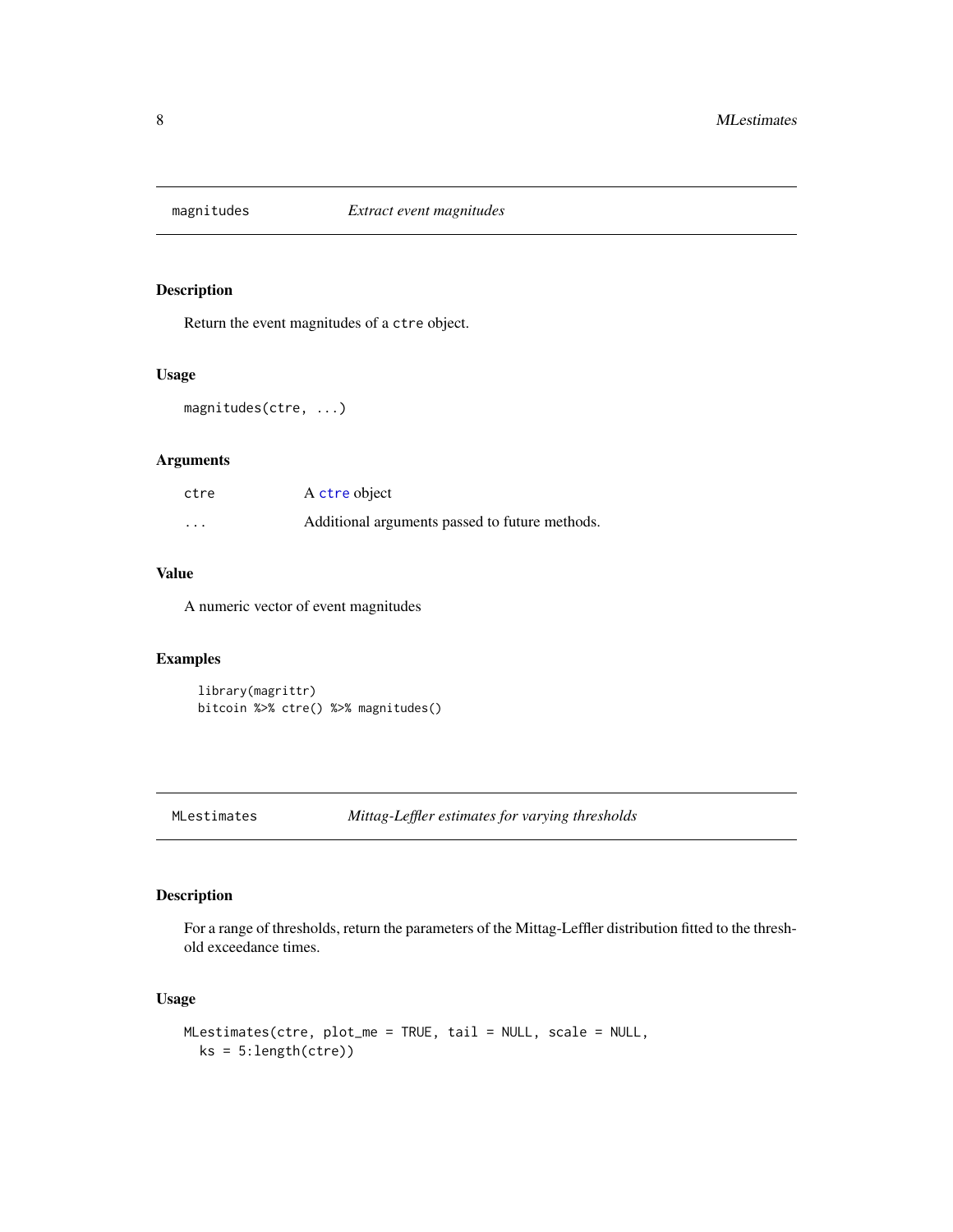#### <span id="page-8-0"></span>mlqqplot 9

#### Arguments

| ctre    | A ctre object                                                                                                                                                                                                                                                                                                                                                             |
|---------|---------------------------------------------------------------------------------------------------------------------------------------------------------------------------------------------------------------------------------------------------------------------------------------------------------------------------------------------------------------------------|
| plot_me | Should the estimates be plotted?                                                                                                                                                                                                                                                                                                                                          |
| tail    | Tail parameter of the Mittag-Leffler distribution, if known. Appears as a dashed<br>line in the plot of the tail parameter estimates, and transforms the scale parameter<br>estimates. If not known, scale parameter estimates are untransformed (tail is set<br>to $1$ ).                                                                                                |
| scale   | Scale parameter of the Mittag-Leffler distribution, if known. Appears as a<br>dashed line in the plot of scale parameter estimates.                                                                                                                                                                                                                                       |
| ks      | The values of k at for which estimates are computed. If e.g. $k=10$ , then the<br>threshold is set at the 10th order statistic (10th largest magnitude), and Mittag-<br>Leffler parameter estimates are coputed for the threshold exceedance times. By<br>default, all order statistics are used except the 5 largest, and the estimates are<br>returned in a data frame. |

# Details

If plot\_me = TRUE, the estimates are returned invisibly.

# Value

A data.frame of Mittag-Leffler parameter estimates, one row for each threshold, which is returned invisibly unless plot\_me = FALSE.

# Examples

```
library(magrittr)
par(mfrow = c(1,2))flares %>% ctre() %>% thin(k=1000) %>% MLestimates(tail = 0.9, scale = 3E7)
bitcoin %>% ctre() %>% thin(k=500) %>% MLestimates(tail = 0.9, scale = 2.5E3)
bitcoin %>% ctre() %>% thin(k=500) %>% MLestimates(plot_me = FALSE) %>% str()
```

```
mlqqplot Mittag-Leffler QQ Plot
```
### Description

Generates a QQ plot for assessing the fit of a Mittag-Leffler distribution.

# Usage

```
mlqqplot(x, tail = 1, scale = NULL, ...)
```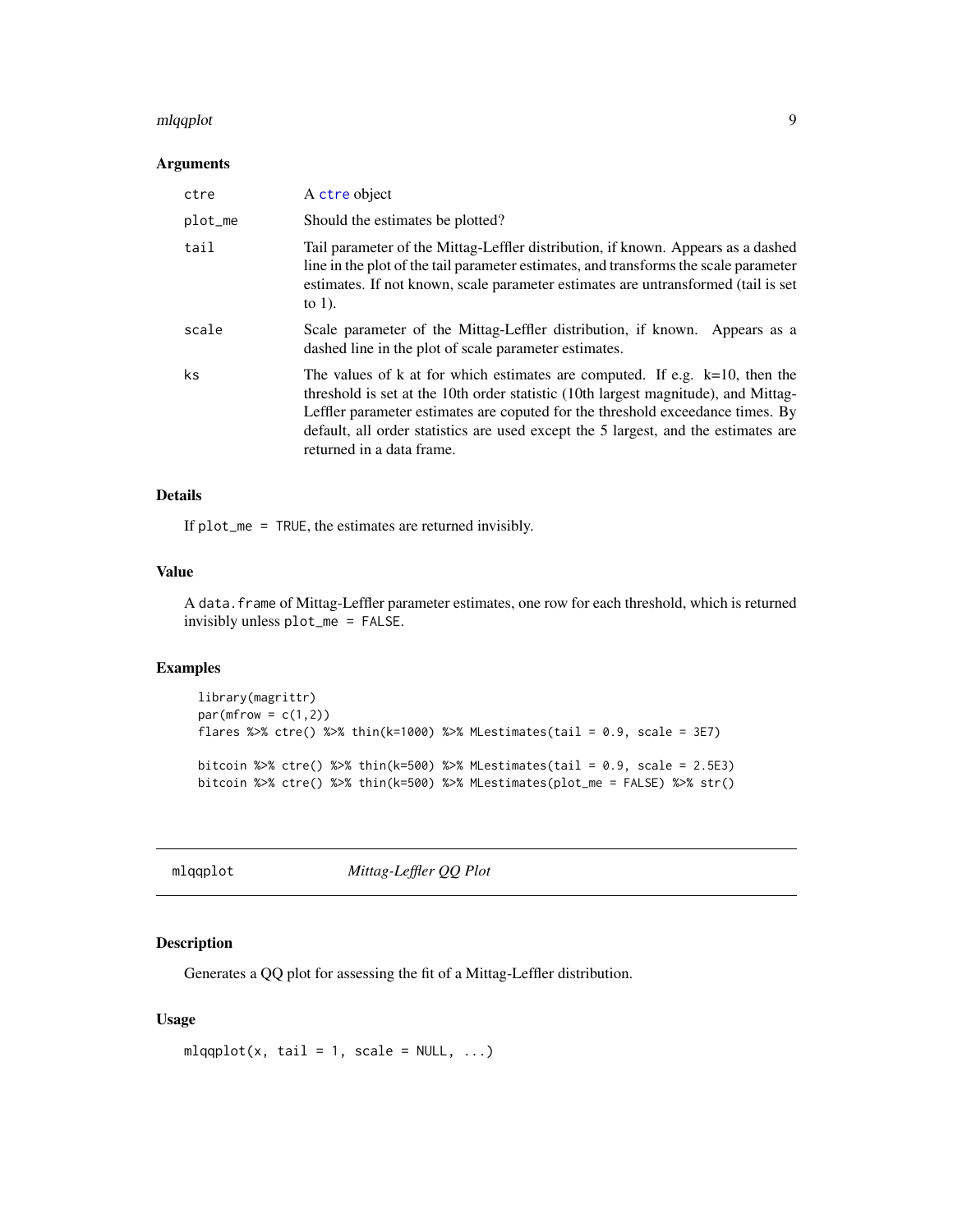# <span id="page-9-0"></span>Arguments

| x     | A vector of data to be compared against the Mittag-Leffler distribution.                             |
|-------|------------------------------------------------------------------------------------------------------|
| tail  | Tail parameter of the Mittag-Leffler population. Default is 1, i.e. the exponential<br>distribution. |
| scale | Scale parameter of the Mittag-Leffler population, if known.                                          |
| .     | Additional plotting arguments, e.g. $log = 'xy'.$                                                    |
|       |                                                                                                      |

# Examples

```
library(magrittr)
flares %>% ctre() %>% thin(k=200) %>% interarrival() %>% mlqqplot(tail = 1, log = 'xy')
flares %>% ctre() %>% thin(k=200) %>% interarrival() %>% mlqqplot(tail = 0.8, log = 'xy')
```

```
seaquakes %>% ctre() %>% thin(k=150) %>% interarrival() %>% mlqqplot(tail = 0.9, log = 'xy')
```
plot.ctre *Plot a ctre object*

# Description

Plot a ctre object

# Usage

```
## S3 method for class 'ctre'
plot(x, p = 0.05, ...)
```
# Arguments

| X | The ctre object whose time series should be plotted                |
|---|--------------------------------------------------------------------|
| p | The fraction of magnitudes that exceed the threshold to be plotted |
| . | Additional plotting parameters                                     |

```
library(magrittr)
flares %>% ctre() %>% plot(p = 0.02, log = 'y')
```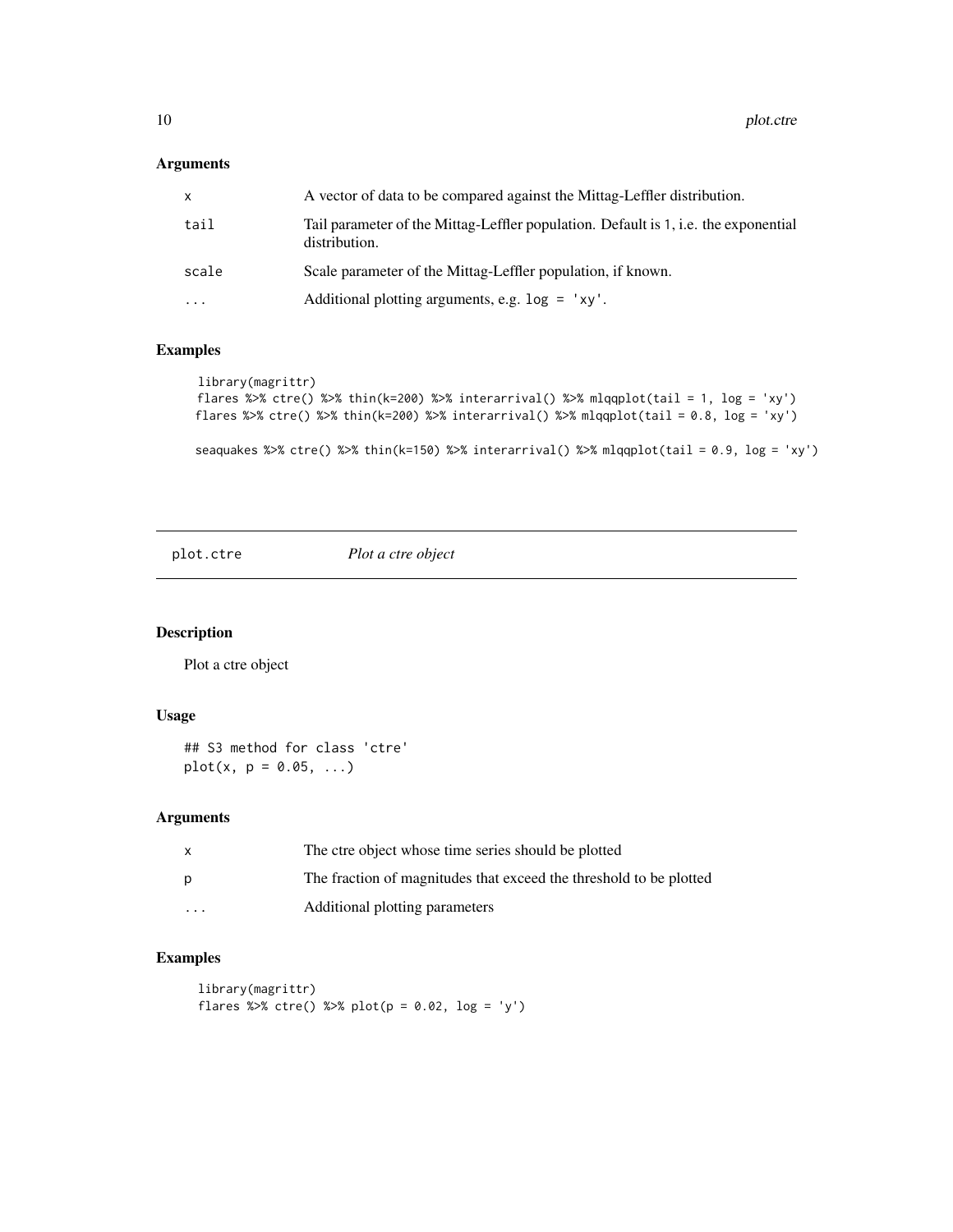<span id="page-10-0"></span>Generates a static QQ plot for Pareto tail estimates

# Usage

```
qqestplot_static(data, top_k = NULL, plot_me = TRUE, ...)
```
# Arguments

| data      | A vector of data.                                                 |
|-----------|-------------------------------------------------------------------|
| top_k     | Only use the top_k largest values (in the tail) for the plot      |
| plot_me   | Should a plot be produced? If not, only the estimate is returned. |
| $\ddotsc$ | Additional plotting arguments                                     |

#### Value

An estimate of the Pareto tail exponent (invisible if plotted).

runCTREshiny *Run a shiny app to explore a CTRE model fit*

# Description

Explore two pre-loaded datasets, simulated data, or upload your own.

# Usage

runCTREshiny()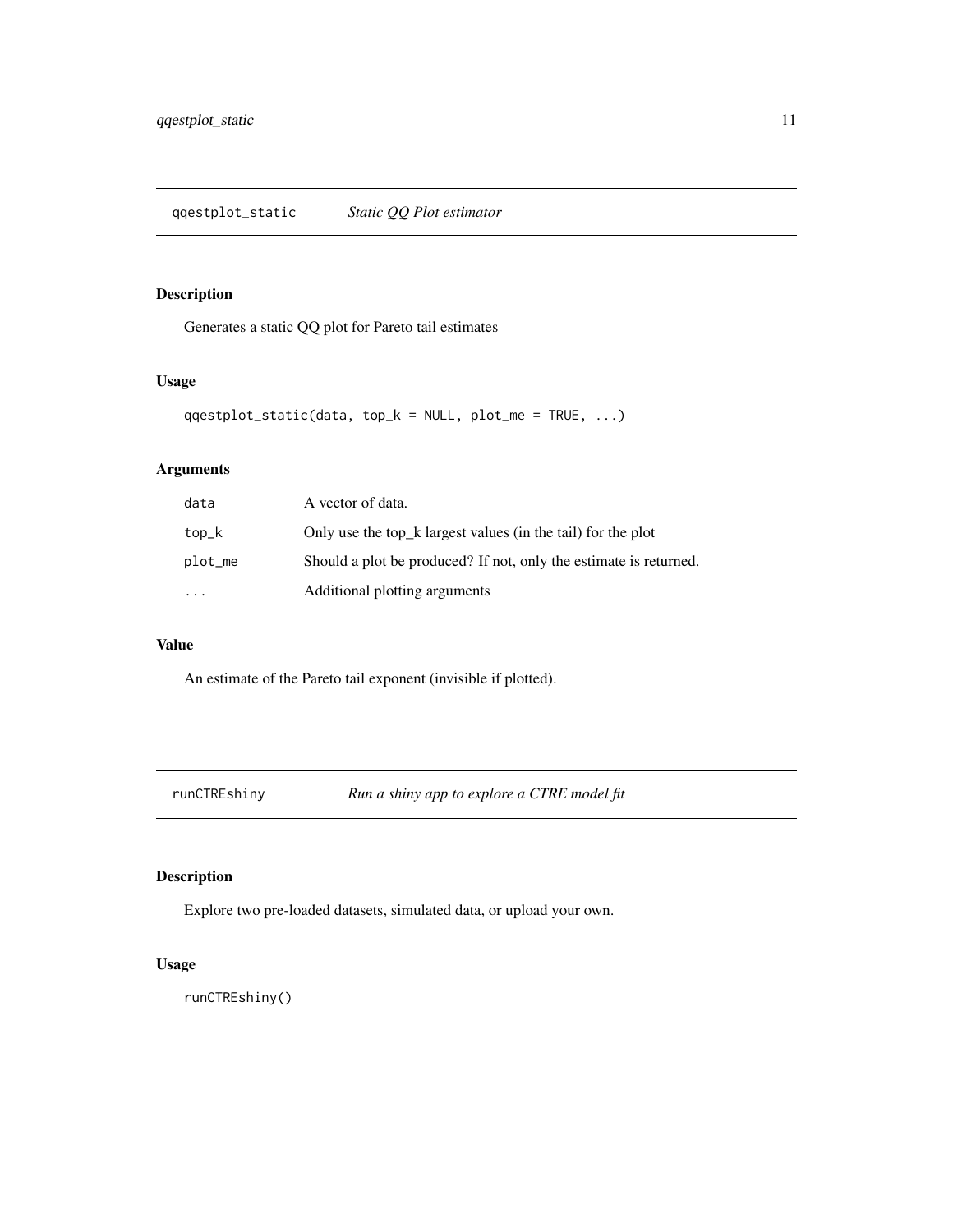<span id="page-11-1"></span><span id="page-11-0"></span>

A time series of earthquake magnitudes measured within the bounding box [166'E, 167'E] x [13.5'S, 12.4'S]

# Usage

seaquakes

# Format

An object of class data. frame with 754 rows and 2 columns.

# Source

<http://seismicportal.eu/>

# See Also

Other bursty-data: [bitcoin](#page-3-2), [flares](#page-5-1)

# thin *Apply a higher threshold to a CTRE process*

# Description

Drop all but the k largest observations.

# Usage

thin(ctre, k)

# Arguments

| ctre | A ctre object.                            |
|------|-------------------------------------------|
| k    | Discard all but the k largest magnitudes. |

# Value

A [ctre](#page-4-1) object, with fewer (k) observations.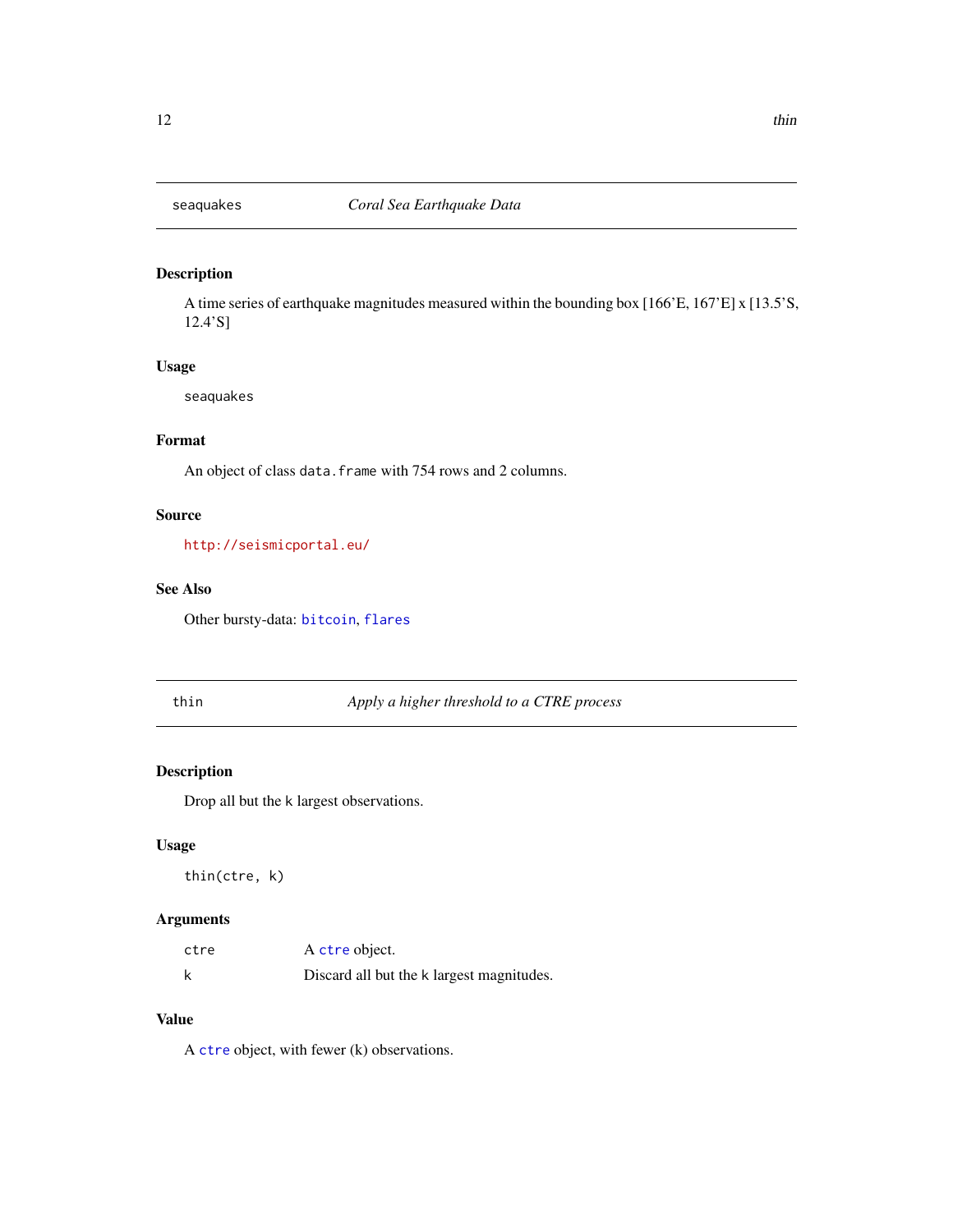<span id="page-12-0"></span>time the state of the state of the state of the state of the state of the state of the state of the state of the state of the state of the state of the state of the state of the state of the state of the state of the state

# Examples

```
library(magrittr)
flares %>% ctre() %>% plot(log = 'y')
flares %>% ctre() %>% thin(k=500) %>% plot(log = 'y')
```
# time *Sampling Times of Time Series*

# <span id="page-12-1"></span>Description

Sampling Times of Time Series Extract event times from a ctre object.

# Usage

time $(x, \ldots)$ 

## S3 method for class 'ctre' time $(x, \ldots)$ 

# Arguments

| X        | A time series or ctre object       |
|----------|------------------------------------|
| $\cdots$ | Extra arguments for future methods |

# Value

A numeric vector of event times, or a time series.

# See Also

[time.ctre](#page-12-1)

```
library(magrittr)
seaquakes %>% ctre() %>% thin(k=200) %>% time()
```